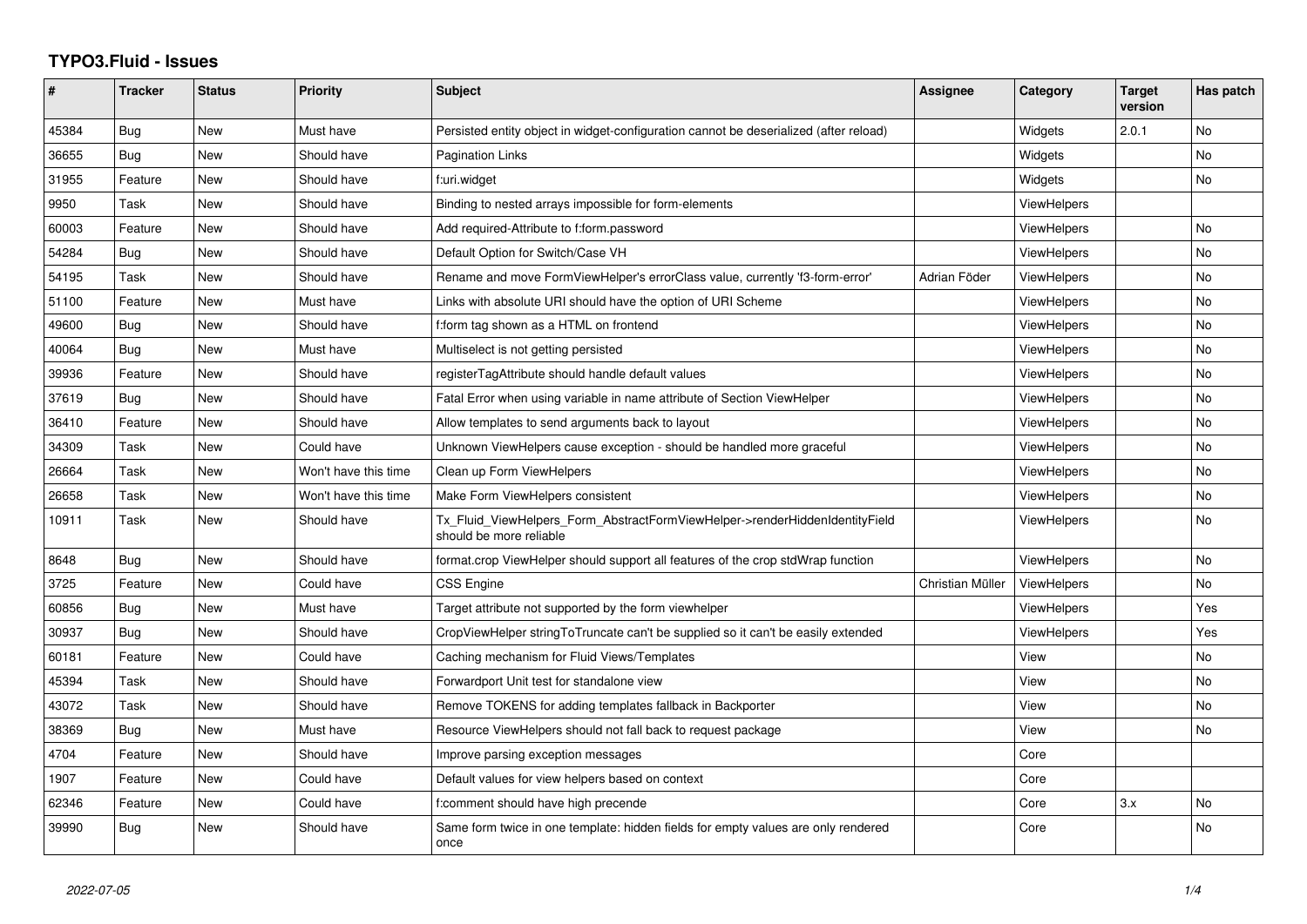| #     | <b>Tracker</b> | <b>Status</b> | <b>Priority</b> | Subject                                                                                       | <b>Assignee</b>        | Category | <b>Target</b><br>version | Has patch |
|-------|----------------|---------------|-----------------|-----------------------------------------------------------------------------------------------|------------------------|----------|--------------------------|-----------|
| 33551 | Bug            | New           | Must have       | View helper values break out of a partial scope                                               | Sebastian<br>Kurfuerst | Core     |                          | No        |
| 30555 | Feature        | New           | Could have      | Make TagBuilder more extensible                                                               |                        | Core     |                          | No        |
| 27607 | Bug            | New           | Must have       | Make Fluid comparisons work when first element is STRING, second is NULL.                     |                        | Core     |                          | No        |
| 12863 | Bug            | New           | Should have     | Attributes of a viewhelper can't contain a '-'                                                | Sebastian<br>Kurfuerst | Core     |                          | No        |
| 10472 | Feature        | New           | Could have      | Fluid Standalone distribution                                                                 |                        | Core     |                          | No        |
| 3481  | Bug            | New           | Should have     | Use ViewHelperVariableContainer in PostParseFacet                                             |                        | Core     |                          | No        |
| 32035 | Task           | New           | Should have     | Improve fluid error messages                                                                  |                        | Core     |                          | Yes       |
| 7608  | Feature        | New           | Could have      | Configurable shorthand/object accessor delimiters                                             |                        | Core     |                          | Yes       |
| 48355 | Feature        | New           | Could have      | Assign output of viewhelper to template variable for further processing.                      |                        |          |                          |           |
| 13045 | Bug            | New           | Should have     | Entity decode of strings are different between if-conditions and output of variable           |                        |          |                          |           |
| 9514  | Feature        | New           | Should have     | Support explicit Array Arguments for ViewHelpers                                              |                        |          |                          |           |
| 60271 | Feature        | <b>New</b>    | Should have     | Paginate viewhelper, should also support arrays                                               |                        |          |                          | No        |
| 58983 | Bug            | New           | Should have     | format.date does not respect linebreaks and throws exception                                  |                        |          |                          | No        |
| 58921 | Bug            | New           | Should have     | f:form.* VHs crash if NOT inside f:form but followed by f:form                                |                        |          |                          | No        |
| 57885 | Bug            | New           | Must have       | Inputs are cleared from a second form if the first form produced a vallidation error          |                        |          |                          | No        |
| 56237 | Task           | New           | Should have     | in-line (Condition) View Helpers should not evaluate on parsing                               |                        |          |                          | No        |
| 52591 | Bug            | New           | Should have     | The Pagination Widget broken for joined objects                                               |                        |          |                          | No.       |
| 52419 | Bug            | New           | Should have     | Wrong PHPDocs notation for default value inline f:translate viewhelper                        |                        |          | 2.0                      | No        |
| 51277 | Feature        | New           | Should have     | ViewHelper context should be aware of actual file occurrence                                  |                        |          |                          | No        |
| 49038 | Bug            | New           | Must have       | form.select does not select the first item if prependOptionValue is used                      |                        |          |                          | No        |
| 47669 | Task           | New           | Should have     | FormViewHelper does not define the default request method                                     |                        |          |                          | No        |
| 46545 | Feature        | New           | Should have     | Better support for arrays in options of SelectViewHelper                                      |                        |          |                          | No        |
| 45153 | Feature        | New           | Should have     | f:be.menus.actionMenuItem - Detection of the current select option is insufficient            |                        |          |                          | No        |
| 43071 | Task           | New           | Should have     | Remove TOKENS for adding fallback teplates in B                                               |                        |          |                          | No        |
| 42743 | Task           | New           | Should have     | Remove inline style for hidden form fields                                                    |                        |          |                          | No        |
| 42397 | Feature        | New           | Should have     | Missing viewhelper for general links                                                          |                        |          |                          | No        |
| 40081 | Feature        | New           | Should have     | Allow assigned variables as keys in arrays                                                    |                        |          |                          | No        |
| 38130 | Feature        | New           | Should have     | Checkboxes and multiple select fields should have an assignable default value                 |                        |          |                          | No        |
| 37095 | Feature        | New           | Should have     | It should be possible to set a different template on a Fluid TemplateView inside an<br>action | Christopher<br>Hlubek  |          |                          | No        |
| 33215 | Feature        | New           | Should have     | RFC: Dynamic values in ObjectAccess paths                                                     |                        |          |                          | No        |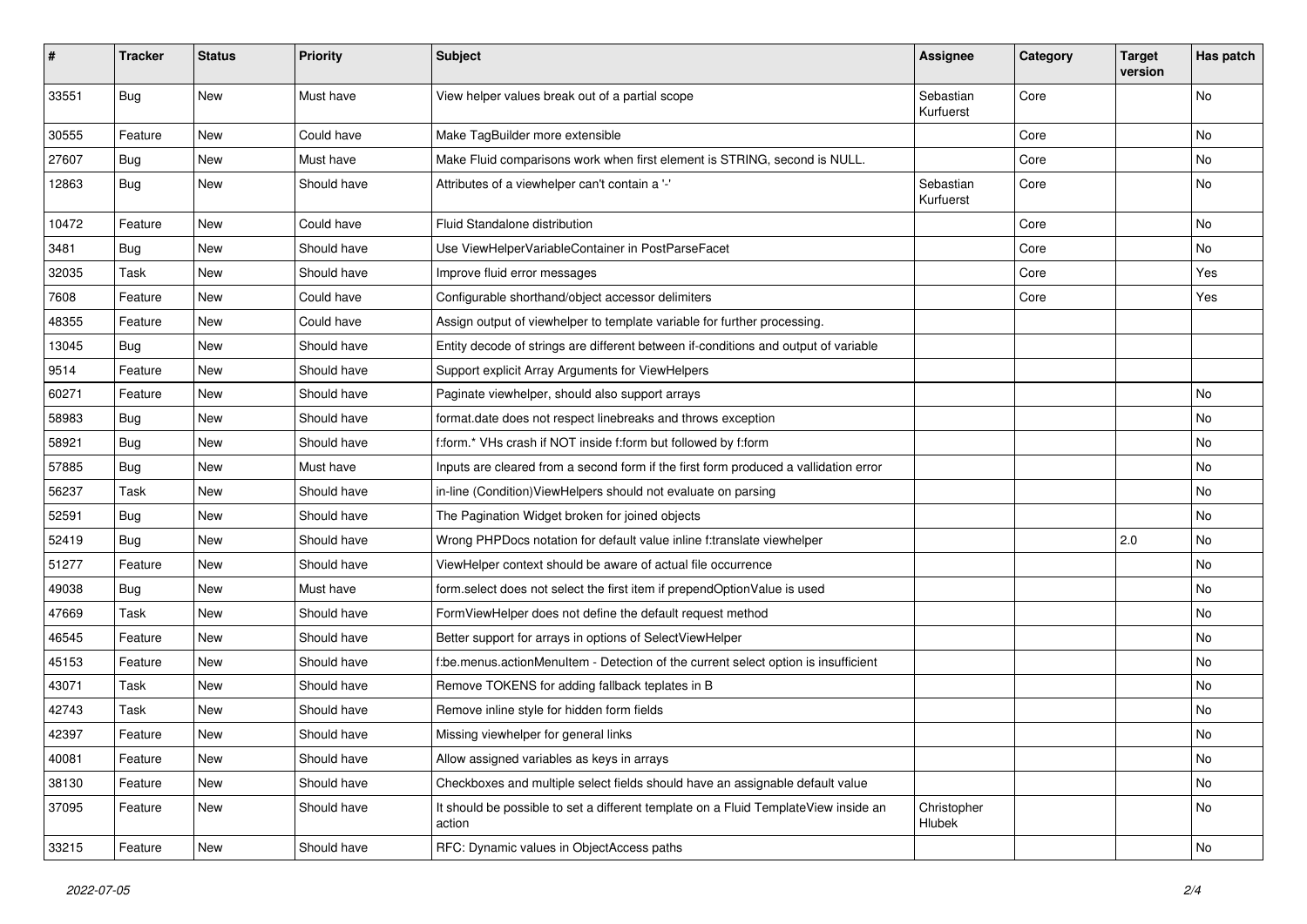| ∦     | <b>Tracker</b> | <b>Status</b>            | <b>Priority</b> | <b>Subject</b>                                                                                              | <b>Assignee</b>             | Category    | <b>Target</b><br>version | Has patch |
|-------|----------------|--------------------------|-----------------|-------------------------------------------------------------------------------------------------------------|-----------------------------|-------------|--------------------------|-----------|
| 28554 | Bug            | New                      | Should have     | (v4) implement feature flag to disable caching                                                              |                             |             |                          | No        |
| 28553 | Bug            | New                      | Should have     | improve XHProf test setup                                                                                   |                             |             |                          | No        |
| 28552 | Bug            | New                      | Should have     | (v5) write ViewHelper test for compiled run; adjust functional test to do two passes<br>(uncached & cached) |                             |             |                          | No        |
| 28550 | Bug            | New                      | Should have     | (v4) make widgets cacheable, i.e. not implement childnodeaccess interface                                   |                             |             |                          | No        |
| 28549 | <b>Bug</b>     | <b>New</b>               | Should have     | make widgets cacheable, i.e. not implement childnodeaccess interface                                        |                             |             |                          | <b>No</b> |
| 36559 | Feature        | New                      | Could have      | New widget progress bar                                                                                     |                             |             |                          | Yes       |
| 5933  | Feature        | Accepted                 | Should have     | Optional section rendering                                                                                  | Sebastian<br>Kurfuerst      | ViewHelpers |                          | No        |
| 9005  | Feature        | Accepted                 | Could have      | Fluid Template Analyzer (FTA)                                                                               | Sebastian<br>Kurfuerst      |             |                          |           |
| 28551 | <b>Bug</b>     | Accepted                 | Should have     | (v4) backport VHTest                                                                                        | Sebastian<br>Kurfuerst      |             |                          | No        |
| 36662 | Bug            | <b>Needs</b><br>Feedback | Should have     | Checked state isn't always correct when property is collection                                              | Kevin Ulrich<br>Moschallski | ViewHelpers | 1.1.1                    | No        |
| 33628 | <b>Bug</b>     | Needs<br>Feedback        | Must have       | Multicheckboxes (multiselect) for Collections don't work                                                    | Christian Müller            | ViewHelpers |                          | No        |
| 8491  | Task           | Needs<br>Feedback        | Should have     | link.action and uri.action differ in absolute argument                                                      | Karsten<br>Dambekalns       | ViewHelpers |                          | No        |
| 58862 | <b>Bug</b>     | Needs<br>Feedback        | Should have     | FormViewHelper doesn't accept NULL as value for \$arguments                                                 | Bastian<br>Waidelich        | ViewHelpers |                          | Yes       |
| 46289 | Bug            | Needs<br>Feedback        | Should have     | Enable Escaping Interceptor in XML request format                                                           |                             | View        | 2.0.1                    | No        |
| 8989  | Feature        | Needs<br>Feedback        | Could have      | Search path for fluid template files                                                                        |                             | View        |                          | <b>No</b> |
| 33394 | Feature        | <b>Needs</b><br>Feedback | Should have     | Logical expression parser for BooleanNode                                                                   | <b>Tobias Liebig</b>        | Core        |                          | No        |
| 45345 | Feature        | <b>Needs</b><br>Feedback | Should have     | Easy to use comments for fluid that won't show in output                                                    |                             |             |                          |           |
| 46091 | Task           | Needs<br>Feedback        | Should have     | Show source file name and position on exceptions during parsing                                             |                             |             |                          | <b>No</b> |
| 3291  | Feature        | Needs<br>Feedback        | Should have     | Cacheable viewhelpers                                                                                       |                             |             |                          | No        |
| 53806 | <b>Bug</b>     | <b>Under Review</b>      | Should have     | Paginate widget maximumNumberOfLinks rendering wrong number of links                                        | Bastian<br>Waidelich        | Widgets     |                          | No        |
| 65424 | <b>Bug</b>     | <b>Under Review</b>      | Should have     | SelectViewHelper must respect option(Value Label)Field for arrays                                           |                             | ViewHelpers |                          | No        |
| 59057 | <b>Bug</b>     | <b>Under Review</b>      | Must have       | Hidden empty value fields shoud be disabled when related field is disabled                                  | Bastian<br>Waidelich        | ViewHelpers |                          | No        |